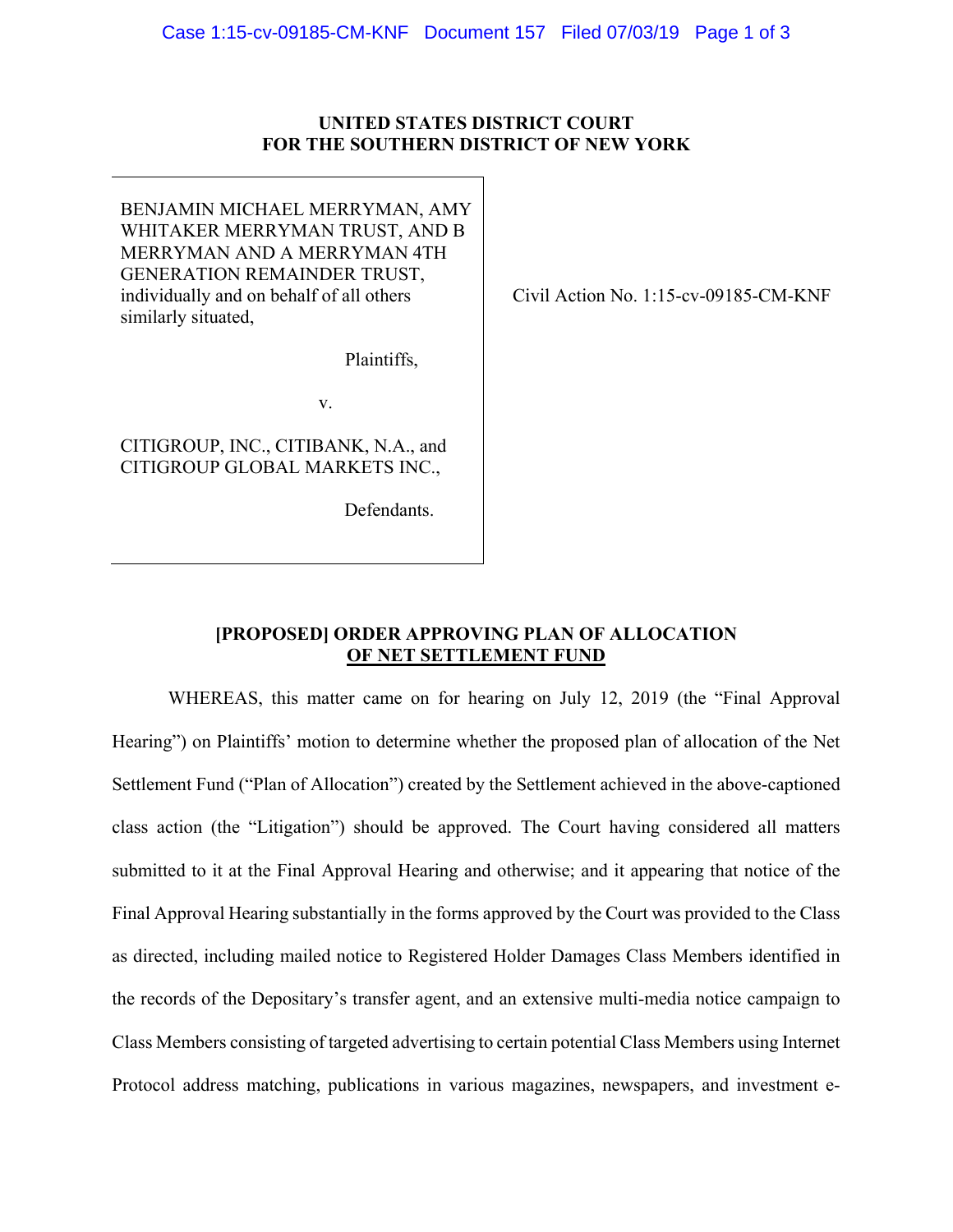## Case 1:15-cv-09185-CM-KNF Document 157 Filed 07/03/19 Page 2 of 3

newsletters, as well as banner ads served over a variety of business, news, and investment websites and across social media platforms; and the Court having considered and determined the fairness and reasonableness of the proposed Plan of Allocation; and

WHEREAS, this Order incorporates by reference the definitions in the Stipulation and Agreement of Settlement dated August 20, 2018 (ECF No. 131) (the "Stipulation"), and all capitalized terms not otherwise defined herein shall have the same meanings as set forth in the Stipulation.

NOW, THEREFORE, IT IS HEREBY ORDERED THAT:

1. **Jurisdiction** –The Court has jurisdiction to enter this Order and over the subject matter of the Litigation, as well as personal jurisdiction over all of the Parties and each of the Class Members.

2. **Notice** – Pursuant to and in compliance with Rule 23 of the Federal Rules of Civil Procedure, this Court hereby finds and concludes that due and adequate notice was directed to Class Members, advising them of the Plan of Allocation and of their right to object thereto, and a full and fair opportunity was accorded to Class Members to be heard with respect to the Plan of Allocation.

3. Over 211,900 Postcard Notices were mailed to Registered Holder Damages Class Members and millions of additional Class Members were notified of the Settlement and Plan of Allocation through the extensive multi-media notice campaign, and there are no objections to the Plan of Allocation.

4. **Approval of Plan of Allocation** – The Court hereby finds and concludes that the formula for the calculation of claims as set forth in the Plan of Allocation provides a fair and